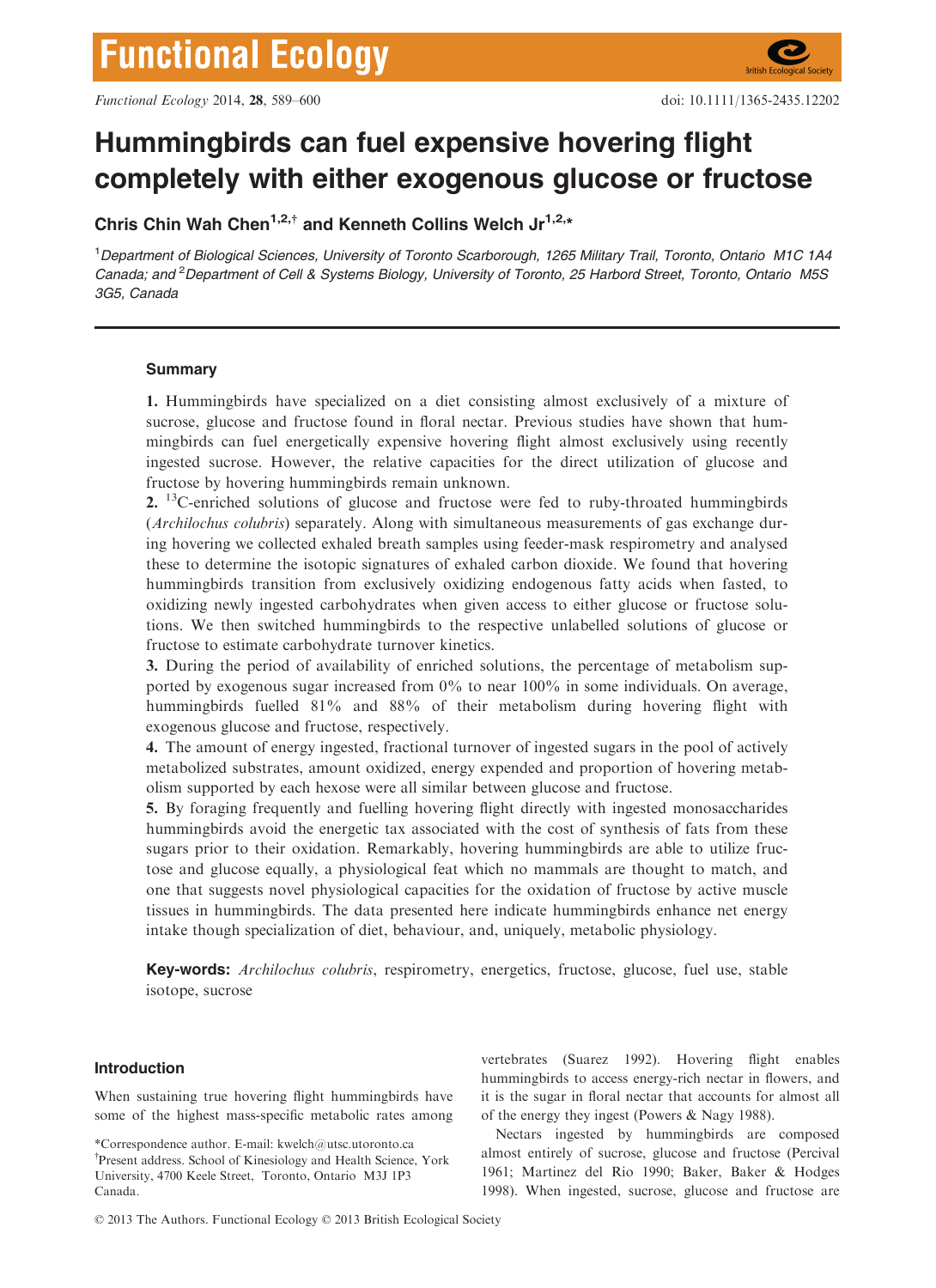assimilated in the intestines with equally high efficiency (>97%; Martinez del Rio 1990). Sucrose must be hydrolysed to glucose and fructose in the gut by the membrane-bound enzyme sucrase before the resulting monosaccharides can be transported into intestinal cells (McWhorter et al. 2006).

Given their sugar-rich diet and high metabolic rate during flight, it is perhaps not surprising that hummingbirds can fuel hovering exclusively via the oxidation of recently ingested sucrose (Suarez et al. 1990; Welch et al. 2006; Welch & Suarez 2007; Suarez, Herrera & Welch 2011). This is in contrast to other avian taxa that appear to rely primarily or exclusively on fatty acid oxidation to fuel flight (e.g. Tucker 1968, 1972; Torre-Bueno & Larochelle 1978; Hudson & Bernstein 1983; Ward et al. 2001; Bundle, Hansen & Dial 2007). These species, however, are not nectarivorous. The dearth of simple sugars in their diets likely do not afford them the opportunity to rely on dietary sugars to fuel flight. Instead, these birds rely on the fuel source that offers greatest energy density, and thus mass-savings (Jenni & Jenni-Eiermann 1998; Guglielmo 2010). It seems likely that the ability to minimize mass gain by storing energy as fat, rather than glycogen, is a primary reason why hummingbirds also exhibit a reliance on fatty acids as a fuel during fasting (Suarez et al. 1990). While hummingbirds require small amounts of protein and micronutrients from insects and pollen for long term survival (Brice & Grau 1991; López-Calleja, Fernández & Bozinovic 2003; Nicolson & Fleming 2003), amino acid catabolism does not contribute significantly to the fuelling of typical foraging behaviour.

Unlike hummingbirds, humans and most mammals can support only a small proportion  $(\leq 30\%)$  of exercise metabolism by the oxidation of recently ingested sugars (e.g. Adopo et al. 1994; Jeukendrup et al. 1997, 2006; Jentjens et al. 2004). Limitations on the reliance of exogenous sugars as a fuel can (in comparison to hummingbirds) be explained, in part, by constraints on the rate of absorption of carbohydrates across the intestine (Jentjens et al. 2004). However, muscle tissue perfusion, muscle fibre membrane transport activity, and flux through catabolic pathways also likely limit the use of circulating sugars in humans and other mammals (Rose & Richter 2005). While ingestion of mixtures of glucose and fructose enable greater reliance on exogenous carbohydrates as a fuel source during exercise compared with ingestion of either monosaccharide alone, reliance on recently ingested fructose is more limited than on glucose in humans (Adopo et al. 1994; Massicotte et al. 1994; Jentjens et al. 2004). As much as 50% of ingested fructose must first be converted to glucose in the liver before it can be used as an oxidative substrate for muscle fibres in humans (Delarue et al. 1993). Additionally, rates of uptake (Kristiansen et al. 1997) and oxidation or conversion to lactate or glycogen in muscle fibres (Zierath et al. 1995) are much lower for fructose than for glucose.

While previous studies on hummingbirds demonstrated a remarkable capacity for the oxidation of exogenous carbohydrates derived from newly ingested sucrose solutions (Welch et al. 2006; Welch & Suarez 2007; Suarez, Herrera & Welch 2011), these studies could not quantify relative capacities for the oxidation of component monosaccharides glucose or fructose. Previous research has also demonstrated that members of another highly aerobic, nectarivorous group of flying vertebrates, glossophagine nectar bats, possesses a similarly enhanced capacity to support hovering flight with oxidation of newly ingested sugars (Voigt & Speakman 2007; Welch, Herrera & Suarez 2008; Suarez, Herrera & Welch 2011). A study by Voigt & Speakman (2007) demonstrated that restrained bats that had recently flown exhaled carbon dioxide derived primarily from the oxidation of recently ingested carbohydrates, regardless of whether those ingested carbohydrates were glucose, fructose or the disaccharide sucrose. Relative reliance on fructose and glucose was generally similar and these results indirectly supported the hypothesis that nectar bats were equally adept at using either fructose or glucose to directly fuel flight muscle metabolism (Voigt & Speakman 2007).

Because hummingbirds feed on diets equally rich in glucose and fructose (Baker, Baker & Hodges 1998), and because they are able to so quickly and completely utilize carbohydrates in ingested sucrose solutions to fuel hovering, we hypothesized that they possess the capacity to mobilize and oxidize glucose and fructose equally rapidly and extensively during exercise.

To test this hypothesis, we employed  $^{13}$ C-breath testing (Welch et al. 2006; Welch & Suarez 2007; McCue 2011) combined with open, flow-through feeder mask respirometry (Welch 2011) on ruby-throated hummingbirds (Archilochus colubris) offered one of three artificially or naturally isotopically labelled sugar solutions:  $^{13}$ C-1-D-glucose, <sup>13</sup>C-1-D-fructose or sucrose from cane sugar. We measured the stable carbon isotope ratio of exhaled carbon dioxide  $(\delta^{13}C_{\text{breath}})$  to determine respective reliance on exogenous (labelled) and endogenous fuels. We hypothesized that we would observe similar kinetics with respect to the timing and extent of a shift towards reliance on fructose, glucose or sucrose when hummingbirds fed during exercise. We predicted similar shifts in both the respiratory quotient  $(RQ = V_{CO_2}/V_{O_2};$  from 0.7 to 1.0) as well as the isotopic<br>cignature of evolved CO signature of expired  $CO<sub>2</sub>$ .

Additionally, we predicted hummingbirds would exhibit similar patterns of behaviour (e.g. proportion of time spent flying/feeding, energy ingestion rate) and similar timeenergy budgets (i.e. hummingbirds would oxidize similar proportions of ingested energy) when either isocaloric fructose or glucose was offered.

## Materials and methods

All protocols were approved by the University of Toronto's University Animal Care Committee.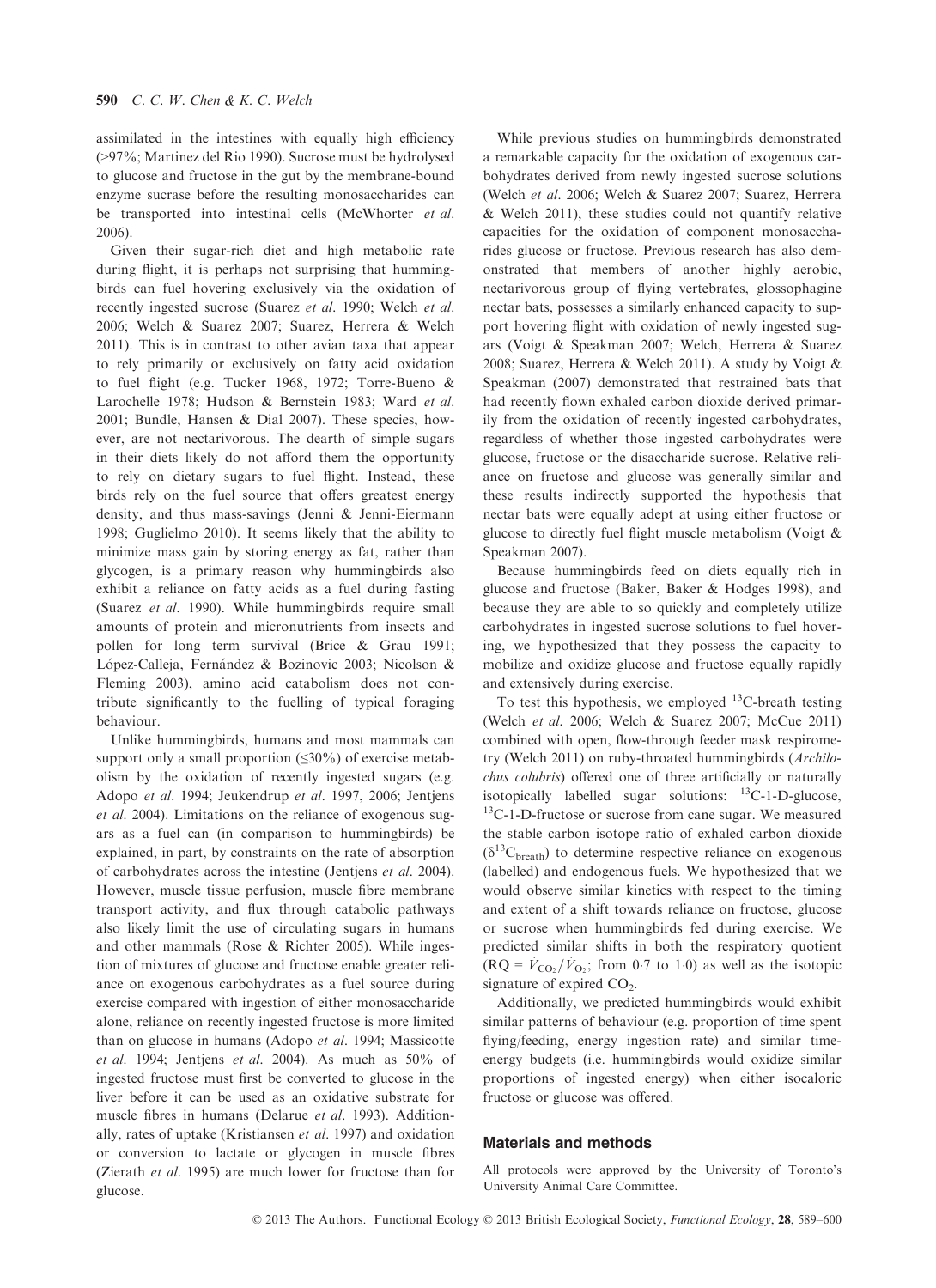We report  $\delta^{13}$ C on a per mil  $\binom{0}{0}$  basis relative to the international carbon standard, Vienna Pee Dee Belemnite (VPDB), Where

$$
\delta^{13}C = \frac{\binom{13}{C} \binom{12}{2 \text{sample}} - \binom{13}{C} \binom{12}{2 \text{standard}}}{\binom{13}{C} \binom{12}{2 \text{standard}}} \times 10^3 \text{ eqn 1}
$$

All solid, liquid and gas samples were submitted to the Cornell University Stable Isotope Laboratory for the analysis of  ${}^{13}C/{}^{12}C$ ratios by mass spectrometry. Samples were analysed on a Thermo Delta V Advantage isotope ratio mass spectrometer (Thermo Scientific, West Palm Beach, FL, USA) interfaced to a NC2500 elemental analyzer (solid/liquid samples) and Gas Bench II (gas samples).

# EXPERIMENTAL PROTOCOL

Male Archilochus colubris ( $n = 6$ ) were captured with a modified box trap (drop door trap) in Toronto, Ontario, Canada at the University of Toronto Scarborough (UTSC). Captive hummingbirds were housed individually in mesh enclosures measuring  $60 \times 60 \times 60$  cm at the UTSC vivarium. Once captive, birds were fed ad libitum on an 18% (w/v) solution of Nektar-Plus (Guenter Enderle, Tarpon Springs, FL, USA). This solution was made available to the hummingbirds on days preceding (and immediately following) fructose and glucose trials. The  $\delta^{13}$ C value of this maintenance diet was  $-20.77 \pm 4.69\%_{00}$  (n = 13; Table 1). When fructose and glucose trials were completed, the maintenance diet was switched to an 18% (w/v) mixture solution of 50% Nektar-Plus and 50% beet sucrose, 2 weeks before the commencement of sucrose trials. This mixed maintenance diet had a slightly more depleted isotopic signature, and we anticipated that this would result in the deposition of endogenous energy stores with an isotopic signature that was more distinct from the cane sugar offered during the trial period. The  $\delta^{13}$ C value of this second maintenance diet was  $-24.31 \pm 0.14\%$  (n = 10; Table 1). Live *Drosophila mela*nogaster were given as a form of behavioural enrichment and nutritional supplement throughout. Flies were not available to the birds during trial periods. Birds were subjected to a 14-h light/ 10-h dark photophase cycle.

Experimental design and data collection were slightly modified from those described in Welch & Suarez (2007). Data collection was conducted in an acrylic enclosure measuring 128 cm length  $\times$  92 cm width  $\times$  93 cm height. A perch was available to the hummingbird and was placed on top of a balance (Model

Table 1. Stable carbon isotope signatures  $\delta^{13}C$  of maintenance diet, fructose, glucose and sucrose solutions used during experimental protocol (values are mean  $\pm$  SEM)

| Solution                                                                                                                                       | $\delta^{13}C$ (%, VPDB) | $\mathsf{n}$ |
|------------------------------------------------------------------------------------------------------------------------------------------------|--------------------------|--------------|
| $18\%$ (w/v) solution of Nektar-Plus<br>(1st maintenance diet for glucose)                                                                     | $-20.77 + 4.69$          | 13           |
| and fructose experiments)<br>$18\%$ (w/v) solution of 50% Nektar-Plus +<br>50% beet sucrose (2nd maintenance diet)<br>for sucrose experiments) | $-24.31 + 0.14$          | 10           |
| 1 M of 5% D-[1- <sup>13</sup> C]fructose (0–150 min)                                                                                           | $644.69 + 19.17$         | 8            |
| $1 \text{ M}$ D-fructose (150–300 min)                                                                                                         | $-5.89 + 10.84$          | 8            |
| 1 M of 5% D-[1- <sup>13</sup> C]glucose (0–150 min)                                                                                            | $691.26 + 41.95$         | 6            |
| $1 \text{ M}$ D-glucose (150–300 min)                                                                                                          | $-9.92 + 1.68$           | 6            |
| 1 M cane sucrose $(0-150 \text{ min})$                                                                                                         | $-12.03 \pm 0.19$        | 12           |
| 1 M beet sucrose $(150-300 \text{ min})$                                                                                                       | $-25.83 + 0.13$          | 12           |

SCL-HP; Sable Systems International, Las Vegas, NV, USA) to monitor mass at 0.5 s intervals during data collection to a laptop computer for recording via an IM1 Promethion interface (Sable Systems International) using EXPEDATA software (v. 1.3.20; Sable Systems International). Data collection took place between August 2011 and June 2012 between 7.30 h and 12.00 h. Data collection began early in the morning, following the overnight fast. This ensured that there was clear temporal discrimination between endogenous energy stores and the newly available sugar. In addition, fasted hummingbirds are hungriest and most cooperative early in the morning (Suarez et al. 1990; Welch et al. 2006; Welch, Altshuler & Suarez 2007; Welch & Suarez 2007).

Following their overnight fast, one of three 1 M isotopically enriched solutions were offered for the first 150 min: 5% of D-[1-13C]fructose, 99% (Cambridge Isotope Laboratories, Tewksbury, MA, USA) or 5% of D-[1-13C]glucose, 99% (Cambridge Isotope Laboratories) or cane sucrose, 100% (Everyday Market, Canada). The  $\delta^{13}$ C values for these three solutions were 644.69  $\pm$  19.17<sup>o</sup><sub>00</sub> (*n* = 8; Table 1), 691.26  $\pm$  41.95<sup>o</sup><sub>00</sub> (*n* = 6; Table 1) and  $-12.03 \pm 0.19\%$  (n = 12; Table 1), respectively. Fructose and glucose solutions were equimolar, so that energy density would not be a confounding factor. However, the 1 <sup>M</sup> sucrose solution contained twice the energetic density of either monosaccharide solution. The concentration of the sucrose solution was chosen to facilitate comparison of behavioural variables and energy intake and expenditure with other published studies (Hainsworth 1973; Hainsworth & Wolf 1976; Gass, Romich & Suarez 1999; Nicolson & Fleming 2003; Fleming et al. 2004). The order of birds and treatment given (i.e. fructose or glucose) was randomized before the start of experiments. Data collection using birds offered the sucrose solution took place following all other treatments. Individual testing order was again randomized.

After 150 min, each solution was replaced with an identical, unlabeled solution: either D-fructose  $(-5.89 \pm 10.84\%_{00}, n = 8;$ Table 1; Sigma-Aldrich, Oakville, Ontario, Canada) or D-glucose  $(-9.92 \pm 1.68\%_{00}, n = 6;$  Table 1; Sigma-Aldrich) or beet sucrose  $(-25.83 \pm 0.13\%_{00}, n = 12;$  Table 1; New Foods, Charlotte, North Carolina, USA). These solutions were available for  $c$ . 150 min, such that each experimental period lasted a total of 300 min. Between trials (i.e. fructose, glucose or sucrose treatments), birds were returned to the vivarium for a minimum of 1 week and fed the maintenance diet. This ensured that labelled carbon could largely be cleared from their bodies and  $\delta^{13}$ C breath values would be allowed to return to levels reflective of the maintenance diet before undergoing other acute experimental treatments.

#### RESPIROMETRY

Oxygen consumption and carbon dioxide production rates during hovering were obtained via mask respirometry (Bartholomew & Lighton 1986; Welch & Suarez 2007; Welch 2011). Expired air samples were obtained when hovering hummingbirds voluntarily inserted their heads into a plastic mask attached to feeder. This plastic mask was made from a disposable 10-mL luer lock syringe (BD, Franklin Lakes, NJ, USA) connected to  $Tygon^@$  tubing leading to a nectar reservoir in a syringe pump (NE-500; New Era Pump Systems, Farmingdale, NY, USA). Tygon<sup>®</sup> tubing was attached to the side of the mask approximately halfway along its length through which incurrent air was drawn and delivered to the respirometry equipment (TurboFOX5; Sable Systems International).

In addition, an infrared (IR) emitter and detector were placed on either side of the front edge of the mask. Feeding duration was noted by the disruption of IR beam by the presence of bird's head in the mask which in turn triggered the syringe pump to deliver solution to the feeder at a set flow rate. Following pretrial testing, a flow rate of 500  $\mu$ L min<sup>-1</sup> was chosen as it maximized feeding

VPDB, Vienna Pee Dee Belemnite C standard.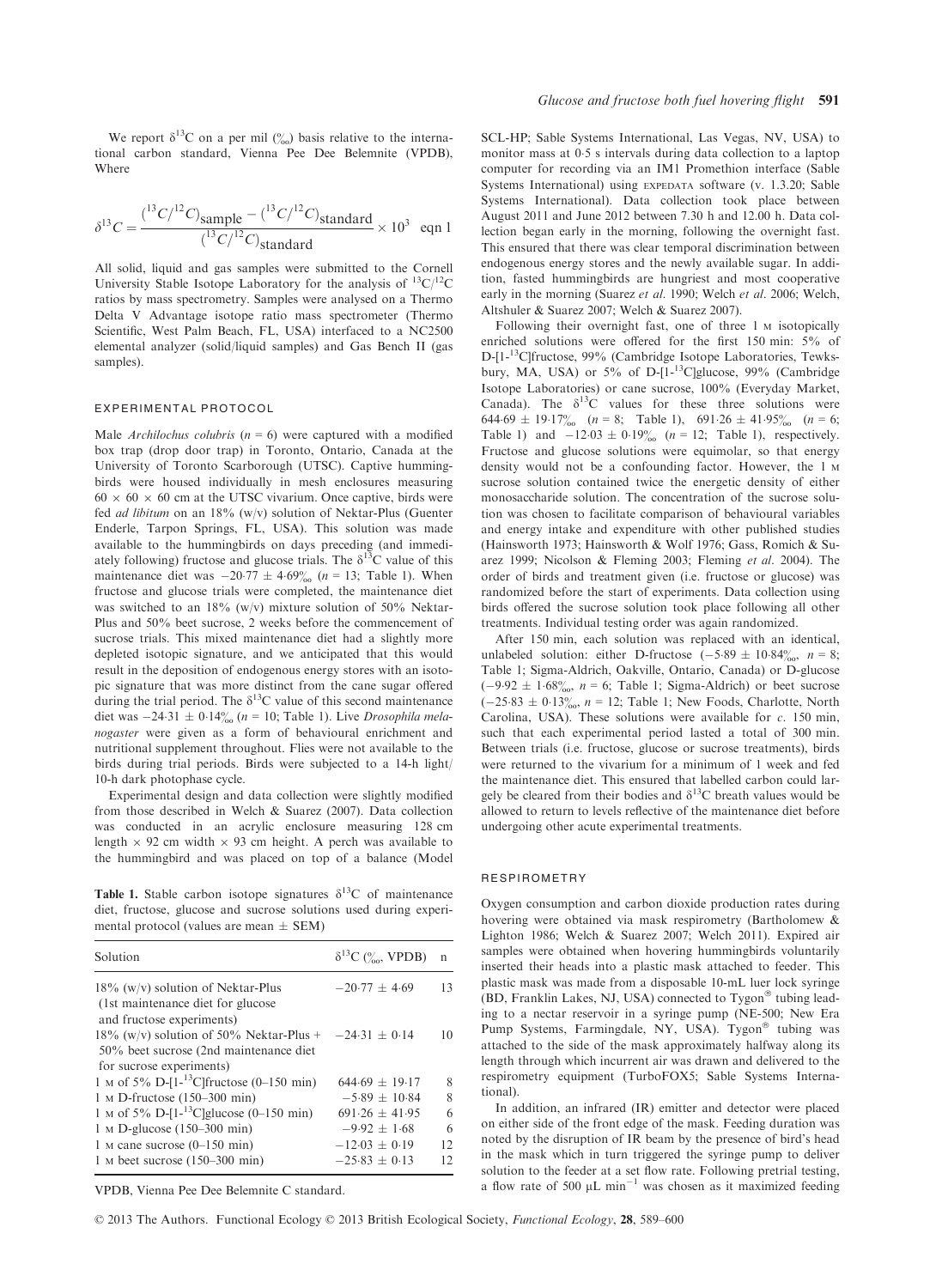event durations and ensured no solution loss due to spillage. The combination of the IR detector and syringe pump permitted the calculation of the amount of solution ingested by the hummingbird for any feeding event as feeding duration multiplied by nectar flow rate. Before the commencement of experiments, the carbon dioxide analyser was calibrated with pure nitrogen gas (zero gas; Praxair, Mississauga, Ontario, Canada) and spanned with 025%  $CO<sub>2</sub>$  in nitrogen gas (Praxair). The oxygen analyser was calibrated with well-mixed ambient air drawn through the mask in the absence of a hummingbird. A thermoresistor probe was placed near the mask to record the ambient temperature in the plastic enclosure of the arena.

Flow rate through the mask was maintained at  $1500 \text{ mL min}^{-1}$ . The excurrent airstream was subsampled at  $\sim 800$  mL min<sup>-1</sup>. Subsampled air first passed through the TurboFOX5's water vapour meter module (TurboFOX5; Sable Systems International) which measured water vapour pressure. The air next passed through indicating Drierite (W.A. Hammond DRIERITE, Xenia, OH, USA) for the removal of water vapour before entering into the oxygen (fuel cell) and carbon dioxide (infrared) gas analysers (TurboFOX5; Sable Systems International). Drierite was preconditioned by exposure to ambient air prior to use to minimize the absorption of  $CO<sub>2</sub>$ . Analogue voltage output from the IR detector, thermoresistor, oxygen and carbon dioxide analysers, flow meter, water vapour pressure and in-line barometric pressure sensors were recorded at 01 s intervals over the duration of the trial using EXPEDATA software (v. 1.3.20; Sable Systems International) and were reported to a laptop computer via on-board A/D converter through the serial output of the TurboFOX5.

The primary flow rate through the mask was corrected for the presence of water vapour as in Welch (2011; following Lighton 2008). Raw oxygen and carbon dioxide traces for each feeding event were used to determine the fractional concentration of oxygen depletion and carbon dioxide enrichment by first using drift correction and subtracting the traces with baseline values. These baseline values were determined by selecting two points, through linear extrapolation, directly before and after the feeding event being analysed. The peaks in the traces were then integrated over time to yield the difference in fractional concentration of oxygen consumed or carbon dioxide produced. Integrated volumes of oxygen consumed and carbon dioxide produced were calculated using standard equations (Withers 1977; Lighton 2008; Welch 2011). Rates of oxygen consumption and carbon dioxide production were determined by dividing the calculated volumes by the duration of the respective feeding event. Using these rates, respiratory quotient values ( $= \dot{V}_{CO_2} / \dot{V}_{O_2}$ ) for any feeding event were determined by<br>dividing the rate of carbon dioxide production ( $\dot{V}_{CO}$ ) over the dividing the rate of carbon dioxide production  $(\dot{V}_{CO_2})$  over the rate of oxygen consumption  $(\dot{V}_{O_2})$ .

#### STABLE CARBON ISOTOPE ANALYSIS OF EXPIRED CO<sub>2</sub>

Exhaled gases were collected while the hummingbird was hover feeding at the respirometry mask downstream of the TurboFOX5 gas analysers. By sampling downstream of the gas analysers, we obtain gas samples without affecting calculated  $\dot{V}_{O_2}$  and  $\dot{V}_{CO_2}$ . measurements. Because the samples contained a mixture of breath and ambient CO<sub>2</sub>,  $\delta^{13}C_{breath}$  was determined through the use of the two-part concentration-dependent mixing model adapted from Phillips & Koch (2002), such that:

$$
\delta^{13}C_{\text{breath}} = [\delta^{13}C_{\text{sample}} - \delta^{13}C_{\text{ambient}}(f_a)]/(1 - f_a)
$$
  
eqn 2

where  $\delta^{13}C_{\text{sample}}$  is the  $\delta^{13}C$  of air collected in the syringe.  $\delta^{13}$ C<sub>ambient</sub> is the  $\delta^{13}$ C of the surrounding air (an average of sam-

ples taken from the mask at three points during the 300-min experiment; one before, one halfway and one at the end of the 300 minute period) when a hummingbird was absent at the mask.  $f_a$  is the fraction of  $CO<sub>2</sub>$  in the gas sample from ambient air. Immediately following  $CO<sub>2</sub>$  collection, gas samples were injected into preevacuated 12-mL Exetainer vials (Labco Limited, Buckinghamshire, UK) until a positive pressure was achieved. The samples were sent for stable isotope analysis to Cornell University, Stable Isotope Laboratory to determine  $[CO_2]$  (ppm) and  $\delta^{13}$ C values. Samples with  $f_a$  values >0.7 were discarded from further analysis. This cut-off was determined through sensitivity analyses to reduce the 'noise' (ambient air) to 'signal' (breath) ratio in the data set.

#### CARBOHYDRATE OXIDATION KINETICS

To understand carbohydrate turnover kinetics, we assumed a single-compartment, first-order kinetics mixing model (Carleton, Bakken & Martínez del Rio 2006; Welch & Suarez 2007) and applied a nonlinear fit to  $\delta^{13}C_{\text{breath}}$  values, separately, for the first 150 min (enriched solution) and for the last 150 min (unlabelled solution). The nonlinear fitting formula is:

$$
\delta^{13}\text{C}_{\text{breath}}(t) = \delta^{13}\text{C}_{\text{breath}}(\infty) + [\delta^{13}\text{C}_{\text{breath}}(0)]
$$
  
- 
$$
\delta^{13}\text{C}_{\text{breath}}(\infty)|e^{-kt}
$$
 eqn 3

where  $\delta^{13}C_{\text{breath}}(t)$  is the isotopic composition of exhaled CO<sub>2</sub> at time t,  $\delta^{13}C_{breath}(0)$  is the isotopic composition of the carbon in expired  $CO<sub>2</sub>$  during the initial feeding event for the calculation of appearance kinetics and from the final feeding event prior to solution replacement for the calculation of disappearance kinetics, respectively,  $\delta^{13}C_{breath}(\infty)$  is the asymptotic equilibrium isotopic composition of the carbon in expired  $CO<sub>2</sub>$ , and k is the fractional rate of isotope incorporation into the pool of expired  $CO<sub>2</sub>$  (O'Brien, Schrag & Martínez del Rio 2000; Carleton & Martínez del Rio 2005; Carleton, Bakken & Martínez del Rio 2006; Welch & Suarez 2007). The subscript 'i' (for incorporation) and 'd' (for disappearance) are applied to  $k$  during the period of the experiment in which the enriched solution and unlabelled solution are available, respectively. Using equation 3,  $\delta^{13}C_{breath}$  values were calculated every 5 min by solving for  $\delta^{13}C_{breath}$  at the midpoint of the observed 5-min block (in minutes).

With these values, the proportion of expired  $CO<sub>2</sub>$  supported by exogenous, labelled carbohydrates  $(f_{\text{exo}})$  for the 300 min can be calculated (Welch & Suarez 2007) for any 5-min block:

$$
f_{\rm exo} = (\delta^{13}C_{\rm breath} - \delta^{13}C_{\rm maintenance})/(\delta^{13}C_{\rm acute} - \delta^{13}C_{\rm maintenance})
$$
eqn 4

where  $\delta^{13}C_{acute}$  is the  $\delta^{13}C$  value of the relatively enriched solution,  $\delta^{13}$ C<sub>maintenence</sub> is the  $\delta^{13}$ C value of endogenous fuels at time zero ( $\delta^{13}C_{\text{breath}}$  (0) by using equation 3) during the first 150 min of the experiment and  $\delta^{13}$ C<sub>maintenence</sub> is the  $\delta^{13}$ C value of the unlabelled solutions during the last 150 min of the experiment. Due to differences in the isotopic signatures among fructose, glucose and sucrose solutions, we report  $f_{\text{exo}}$  values rather than  $\delta^{13}C_{\text{breath}}$ , facilitating direct comparisons among treatments.

When a mole of glucose or fructose is oxidized, 6 moles of oxygen are consumed. For a mole of sucrose (fructose plus glucose), 12 moles of oxygen are consumed. Thus, the amount of enriched solution oxidized ( $M_{\text{enriched}}$ ; in µmol) during each 5-min period may be estimated as:

$$
M_{\text{enriched}} = [f_{\text{exo}}(M_{\text{block}}) \times 10^6]/n \qquad \text{eqn 5}
$$

where  $M<sub>block</sub>$  is the amount of oxygen (in mol) consumed during that 5-min block (see time and energy budget calculation below) and n is 6 when fructose or glucose is oxidized or 12 when compo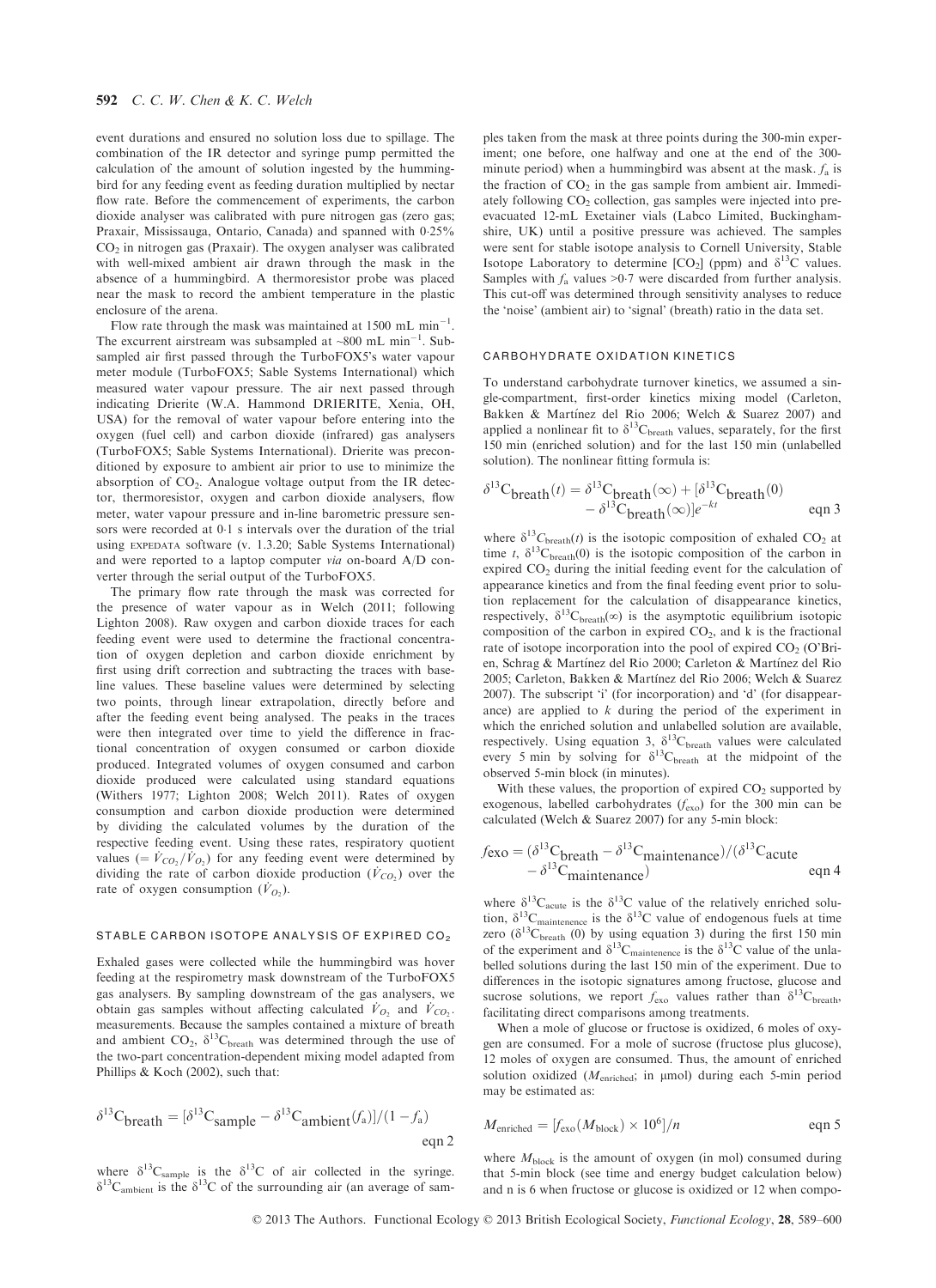nent monosaccharides of sucrose are oxidized. The proportion of ingested solution oxidized was estimated by dividing the total molar amount metabolized (Menriched) over the 300-min experiment by the molar amount of solution ingested over the first 150 min.

#### TIME AND ENERGY BUDGETS

Time budgets were assessed and used to derive total energy expenditures for each treatment group (see review in Goldstein 1988). Hummingbird activity was recorded using a digital video camera (Canon HD Vixia HF200; Canon Canada Inc., Mississauga, ON, Canada) for the entire duration (300 min) of each experiment. The activities were separated into 5-min blocks, with the first block starting when the hummingbird first fed at the mask. The volume of oxygen consumed during each 5-min block was determined by multiplying the durations of hovering or perching with each activity's respective mass-specific  $\dot{V}_{O_2}$  and by multiplying estimates of hummingbird mass to the closest 5-min block. The amount of oxygen (in mL) was then converted to moles of  $O<sub>2</sub>$  at STP to derive  $M_{\text{block}}$  (the molar amount of oxygen consumed during each 5-min block; see above). Data on hovering metabolic rate  $(MR_{block(hov)}; mL O_2 h^{-1})$  were collected simultaneously when breath samples were collected. While steady state forward flight at moderate speeds  $(5{\text -}10 \text{ m s}^{-1})$  incurs a lower metabolic cost than does hovering flight in small hummingbirds (Clark & Dudley 2010), the cost of low-speed forward flight  $(0-5 \text{ m s}^{-1})$  is not substantially different from that of hovering. The small size of the chamber used in our study constrained forward flight velocity in our hummingbirds. Because flight velocities were likely quite low, because the variation in metabolic cost between low-speed forward flight and hovering is minimal, and because good estimates of the metabolic cost of acceleration and deceleration are not available, we assume all flight behaviours incurred the same metabolic cost per time as hovering.

To obtain perching metabolic rate of hummingbirds, complementary mass specific measurements of oxygen consumption rate (in mL  $O_2$   $g^{-1}$  h<sup>-1</sup>) and carbon dioxide production rate (in mL  $CO_2$   $g^{-1}$  h<sup>-1</sup>) were taken for each hummingbird immediately after the experiment was completed. To accomplish this, the balance inside the arena was placed close to the mask, allowing the birds to feed voluntarily as they perched. No expired breath subsamples were collected, and the flow rate was maintained at  $1500 \text{ mL min}^{-1}$ . Five separate perch feedings from each bird were recorded, and the mean of these was used for energy budget calculations. Otherwise, all procedures were identical to those employed when hovering metabolic rate measurements were obtained.

Assuming hummingbirds oxidize fat and/or carbohydrate and that protein oxidation contributes little to overall metabolic function during foraging behaviour (Suarez et al. 1990; Welch, Altshuler & Suarez 2007), total energy expenditure for each 5-min block ( $E_{block}$ ; in J) can be calculated as (following Welch & Suarez 2007):

$$
E_{\text{block}} = \{[(1 - \text{RQ}/0.29] \times [h_{\text{oxygen(fat)}}] + [(R\text{Q} - 0.71)/0.29] \times [h_{\text{oxygen(carb)}}]\} + [(R\text{Q} - 0.71)/0.29] \times [h_{\text{oxygen(carb)}}]\} \quad \text{eqn 6}
$$

$$
\times \{t_{\text{hov}}[\text{MR}_{\text{block(pech)}}/3600]\} + t_{\text{perch}}[\text{MR}_{\text{block(pech)}}/3600]\}
$$

where RQ is the respiratory quotient for the feeding event closest to the 5-min block and is constrained to be between 0.71 and 1.0,  $h_{\text{oxygen(fat)}}$  is the thermal equivalent of oxygen exchange when fat is the metabolic substrate  $(19.8 \text{ J m}^{-1})$  (Brouwer 1957),  $h_{\text{oxygen(carb)}}$ is the thermal equivalent of oxygen exchange when carbohydrates are the metabolic substrate (21.1 J ml<sup>-1</sup>) (Brouwer 1957),  $t_{\text{hov}}$  and  $t<sub>perch</sub>$  are the time spent on hovering and perching, respectively, for the 5-min block being analysed, and  $MR_{block(hov)}$  and  $MR_{block}$ (perch) are the metabolic rates of oxygen consumption during hovering and perching (mL  $O_2$  h<sup>-1</sup>), respectively, for the 5-min block being analyzed.

A generalized linear model (GLM) mixed-design ANOVA (a combination of a factorial ANOVA and a repeated measures ANOVA) was fitted to the data to examine the effect of time and treatment (sugar offered) on RQ and  $f_{\text{exo}}$  values. Only data from the first 40 min of the experiment (period beginning 40 min after the first feeding of enriched solution) was used to build the model for two reasons: (i) The greatest change in RQ and  $f_{\text{exo}}$  values occurred within this period with each value reaching a plateau after approximately 40 min (ii) The inclusion of RQ and  $f_{\text{exo}}$  values after 40 min violated the assumption of homogeneity of covariance matrices (an important aspect of a mixed-design ANOVA). Mauchly's test of sphericity indicated data from the first 40 min satisfied assumptions of sphericity in most cases. We specifically note when data violated assumptions of sphericity below. Bonferroni correction was applied to post hoc comparisons among treatment means. Because ARCHCOL-025 died prior to its third experimental trial (sucrose), data from this bird were excluded in analyses that examine variation across all three treatment types. In analyses that examine differences between glucose and fructose treatments only, data from this bird are included.

In addition to possible differences in physiological flux capacities, variation in energy ingestion rate or energy turnover rate could conceivably have an effect on the estimated kinetics of incorporation of exogenous sugar into the pool of actively metabolized substrates. In particular, we suspected energy intake or expenditure rates over the first 40 min of the experimental period might have an effect on sugar incorporation kinetics because this was when  $\delta^{13}C_{\text{breath}}$  values were expected to rise most dramatically (Welch et al. 2006; Welch & Suarez 2007). We had no a priori expectations regarding the relative influences of physiological vs. behavioural parameters on exogenous sugar oxidation kinetics. Thus, we adopted a multimodel inference approach as outlined by Burnham and Anderson (Burnham & Anderson 2002; Burnham, Anderson & Huyvaert 2011) to identify the most plausible model of the fractional rate of isotope incorporation into the pool of actively metabolized substrates. We fitted models only to fructose or glucose trials because we were most interested in understanding the relative kinetics of the use of each monosaccharide and because the double energy density of, and additional digestive steps needed to process, sucrose solutions introduced confounds to interpretation of the fitting exercise. Mixed effects models incorporating bird as a random factor in each case and, in additive combination, sugar type and the rate of energy ingestion over the first 40 min of the trial period were fitted to observed variation in the fractional rate of isotope incorporation into the pool of expired  $CO<sub>2</sub>$  ( $k<sub>i</sub>$ ) in the first 150 min of the experiment. Interaction parameters were not included due to diminished degrees of freedom. Models were fitted using the lme4 package (Bates, Maechler & Bolker 2012) in <sup>R</sup> v.2.15.3 (R Development Core Team 2011). Akaike's information criterion corrected for small sample size (AICc) was used as a measure of model fit and the probability that each model was the best fit was defined by its AIC weight (Burnham, Anderson & Huyvaert 2011). For these analysis, data from all hummingbirds  $(n = 6)$  were included as all were able to complete both glucose and fructose treatments.

SPSS (Armonk, New York, USA) version 17.0 software program was used to perform all statistical analyses in this study except for those noted directly above. All data are presented as mean  $\pm$  SEM unless otherwise indicated. All data regarding amount of carbohydrate ingested or oxidized is expressed in joules, to account for the different energy densities of each solution, unless otherwise noted.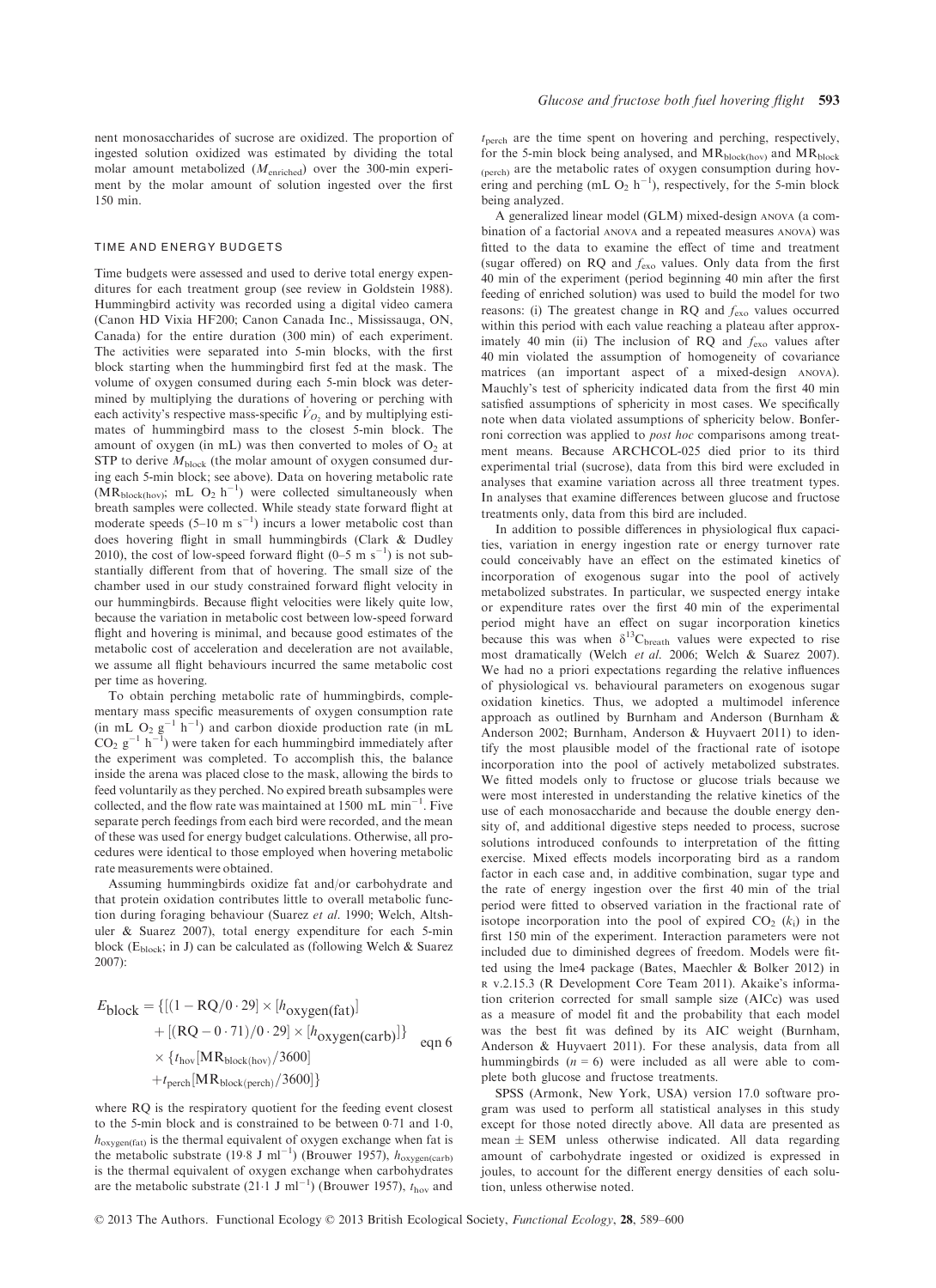# **Results**

### RESPIRATORY QUOTIENT VALUES

Respiratory quotient (RQ) values displayed by rubythroated hummingbirds during hovering flight rapidly increased when feeding on fructose, glucose and sucrose from  $c$ . 0.71 to 1.0 as birds transitioned from a fasted to a fed state (Fig. 1a). During the first feeding bout after a fast, RQ values were  $0.77 \pm 0.02$  in fructose trials (*n* = 5),  $0.76 \pm 0.02$  (n = 5) in glucose trials, and  $0.75 \pm 0.02$  $(n = 5)$  in sucrose trials, which indicated the humming birds were primarily oxidizing fatty acids to fuel flight when fasted (Fig. 1a). Within each treatment, RQ values increased significantly between 0 and 40 min ( $F_{2,24}$  = 35.335,  $P < 0.001$ ,  $\eta_p^2 = 0.746$  with sphericity being met,<br> $\alpha^2(2) = 0.297$ ,  $P = 0.862$  GLM ANOVA). There was no sign  $\chi^2$ (2 = 0.297, P = 0.862, GLM-ANOVA). There was no significant interaction observed between PO and treatment nificant interaction observed between RQ and treatment



Fig. 1. Respiratory quotient (RQ; panel a) and proportion of expired  $CO<sub>2</sub>$  produced from the oxidation of isotopically-labelled solution given to the hummingbirds  $(f_{\text{exo}};$  panel b) as a function of time since the first feeding following an overnight fasting period. Average data from all voluntary feedings from each individual within 20 min bins were averaged among individuals within treatment. Data are presented as these means  $(\pm$  SEM) and are offset slightly within each bin for visibility. The isotopically labelled solution was replaced with an equivalent unlabelled solution at the 150 min mark (dashed line) within each trial.

 $(F_{4,24} = 1.253, P = 0.316, \eta_p^2 = 0.173)$ . Furthermore, RQ<br>values did not differ significantly among treatments values did not differ significantly among treatments between 0 and 40 min  $(F_{2,12} = 0.524, P = 0.605, \eta_p^2 = 0.080)$ . Between 50 and 150 min BO values were 0.94 + 0.080). Between 50 and 150 min RQ values were 0.94  $\pm$ 0.02 (*n* = 5) for fructose, 0.94  $\pm$  0.02 (*n* = 5) for glucose and  $0.96 \pm 0.03$  (n = 5) for sucrose trials and did not vary significantly among treatments  $(F_{2,8} = 0.570, P = 0.587;$ RM-ANOVA), indicating that birds had switched to mainly oxidizing carbohydrates and continued doing so for the remainder of the experiment.

## PROPORTION OF METABOLISM SUPPORTED BY EXOGENOUS SUGAR

During the period of availability of enriched solutions (first 150 min), the proportion of metabolism supported by exogenous 'enriched' sugar  $(f_{\text{exo}})$  increased from c. 0% to near 100%, with values for some individuals reaching 100% in each treatment. For all three treatments,  $f_{\text{exo}}$  significantly increased for the first 40 min  $(F_{2,24} = 70.734,$  $P < 0.001$ ,  $\eta_p^2 = 0.855$  with sphericity being met,<br> $\alpha^2(2) = 1.152$   $P = 0.562$  GIM anoval In addition f  $\chi^2(2) = 1.152$ ,  $P = 0.562$ , GLM-ANOVA). In addition,  $f_{\text{exc}}$ values did not vary significantly differently among treatments during this time period  $(F_{2,12} = 1.148, P = 0.350,$  $\eta_p^2 = 0.161$ ). The interaction of  $f_{\text{exo}}$  and treatment was found not to be significant,  $(F_{4,24} = 0.737, P = 0.576,$  $\eta_p^2$  = 0.109). On average,  $f_{\text{exo}}$  values from 50 to 150 min<br>reached plateau values of 0.88 + 0.01 (n = 5), 0.81 + 0.04 reached plateau values of  $0.88 \pm 0.01$  (n = 5),  $0.81 \pm 0.04$  $(n = 5)$  and  $0.92 \pm 0.06$   $(n = 5)$  for fructose, glucose and sucrose, respectively (see Fig. 1b), and did not differ significantly among treatments  $(F_{1,037, 4\cdot 150} = 0.424, P = 0.556;$ RM-ANOVA, with a Greenhouse-Geisser correction).

#### CARBOHYDRATE OXIDATION KINETICS

The fractional rate of isotopic incorporation into the pool of expired  $CO<sub>2</sub>$  (k<sub>i</sub>) did not vary significantly among individuals.  $k_i$  averaged  $0.036 \pm 0.004$  (min<sup>-1</sup>; range  $0.024-0.004$  (min<sup>-1</sup>) 0.048,  $n = 5$ , Table 2) for fructose, 0.023  $\pm$  0.004 (min<sup>-1</sup>) range  $0.014-0.035$ ,  $n = 5$ , Table 2) for glucose and  $0.030 \pm 0.007$  (min<sup>-1</sup>; range 0.008-0.051,  $n = 5$ , Table 2) for sucrose. No significant difference was observed for  $k_i$ between treatments ( $F_{2,8} = 2.584$ ,  $P = 0.136$ ; RM-ANOVA).

After 150 min since the first feeding, the enriched solutions were replaced with their respective unlabelled solutions.  $f_{\rm exo}$  values decreased from c. 100% to 0% (Fig. 2b). The fractional rate of isotopic disappearance from the pool of expired  $CO_2$  (k<sub>d</sub>) averaged  $0.054 \pm 0.007$  (min<sup>-1</sup>; range<br>0.033, 0.072,  $n = 5$ . Table 2) for fructose, 0.040 + 0.006 0.033–0.072,  $n = 5$ , Table 2) for fructose, 0.049  $\pm$  0.006  $(\text{min}^{-1}; \text{ range } 0.028-0.061, n = 5, \text{ Table 2})$  for glucose and  $0.041 + 0.003$  (min<sup>-1</sup>) range  $0.033$  0.052  $n = 5$ . Table 2)  $0.041 \pm 0.003$  (min<sup>-1</sup>; range 0.033-0.052,  $n = 5$ , Table 2)<br>for suggestes, No significant difference was observed for k for sucrose. No significant difference was observed for  $k_d$ between treatments ( $F_{2,8} = 1.045$ ,  $P = 0.395$ ; RM-ANOVA). Within treatments,  $k_d$  was significantly higher than  $k_i$  for glucose  $(t_{(4)} = 7.815, P = 0.001)$ , but not significantly different than  $k_i$  for fructose ( $t_{(4)} = 2.123$ ,  $P = 0.101$ ) and sucrose treatments ( $t_{(4)} = 1.775$ ,  $P = 0.151$ ).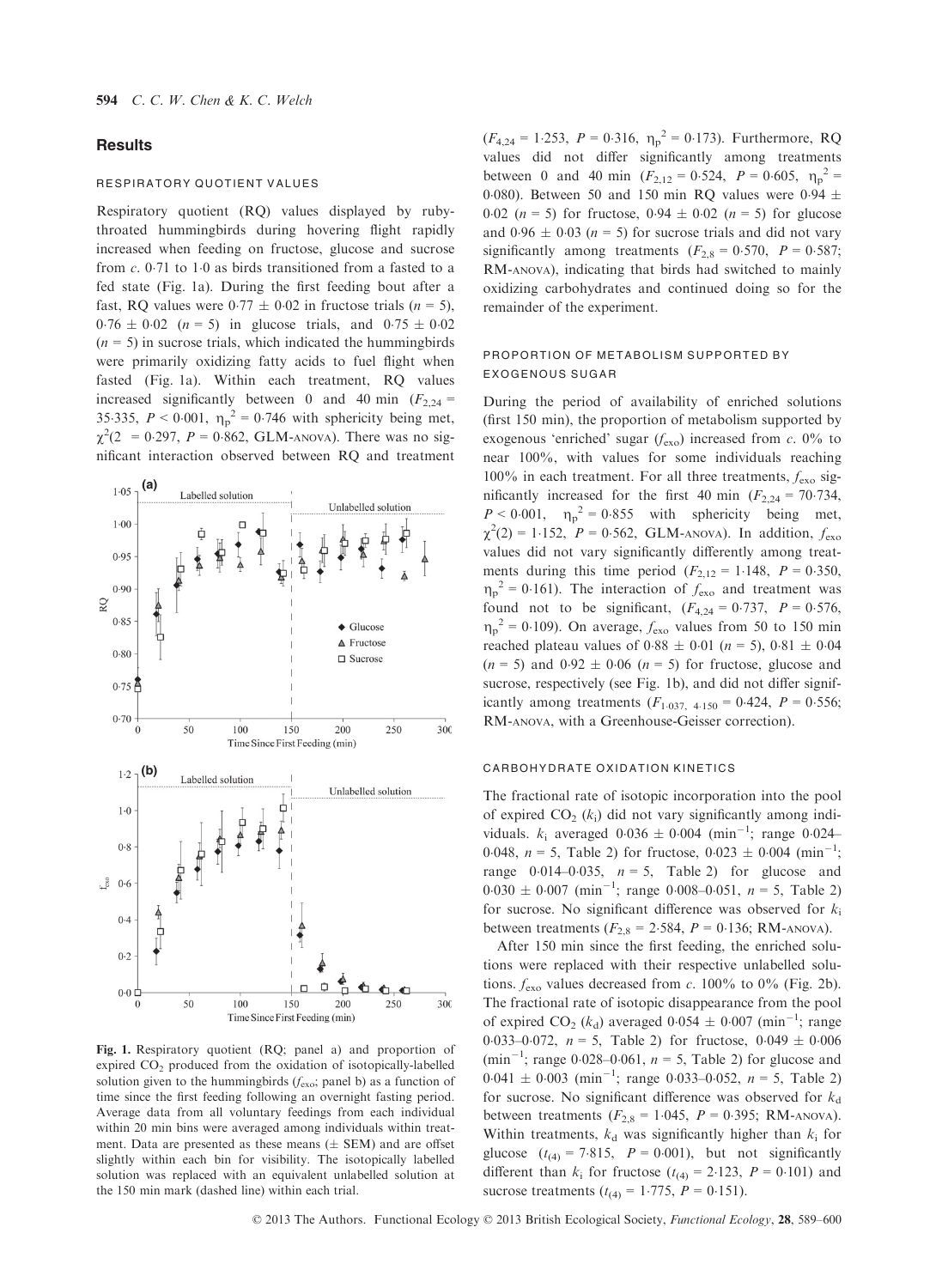| ID             | $k_i$ (min <sup>-1</sup> )<br>$0 - 150$ min |                 |                   | $k_{\rm d}$ (min <sup>-1</sup> )<br>$150 - 300$ min |                 |                   |
|----------------|---------------------------------------------|-----------------|-------------------|-----------------------------------------------------|-----------------|-------------------|
|                | Fructose                                    | Glucose         | Sucrose           | Fructose                                            | Glucose         | Sucrose           |
| $ARCHCOL-025"$ | 0.028                                       | 0.024           | N/A               | 0.062                                               | 0.069           | N/A               |
| ARCHCOL-017    | 0.035                                       | 0.026           | 0.008             | 0.062                                               | 0.056           | 0.035             |
| ARCHCOL-033    | 0.024                                       | 0.017           | 0.021             | 0.047                                               | 0.051           | 0.042             |
| ARCHCOL-008    | 0.048                                       | 0.014           | 0.036             | 0.058                                               | 0.028           | 0.052             |
| ARCHCOL-013    | 0.043                                       | 0.035           | 0.051             | 0.033                                               | 0.061           | 0.044             |
| ARCHCOL-026    | 0.032                                       | 0.021           | 0.033             | 0.072                                               | 0.048           | 0.033             |
| $Mean + SEM$   | $0.035 \pm 0.004$                           | $0.023 + 0.003$ | $0.030 \pm 0.007$ | $0.056 + 0.005$                                     | $0.052 + 0.006$ | $0.041 \pm 0.003$ |

**Table 2.** Kinetics of change in  $\delta^{13}$ C<sub>breath</sub> values for the first and second half of the experiment period when hummingbirds were offered fructose, glucose or sucrose solutions

 $k_i$ , fractional rate of isotope incorporation into the pool of expired CO<sub>2</sub>;  $k_d$ , fractional rate of isotope disappearance from the pool of expired CO<sub>2</sub>

\*ARCHCOL-025 died prior to the sucrose treatment. Mean values shown include all six birds.



Fig. 2. Proportion of time spent hovering (a) and total energy expenditure, in joules, (b) over the first 150 min of the experiment for each treatment (sugar type). Data are presented as mean  $\pm$  SEM.

#### ENERGY EXPENDITURE

Hummingbirds spent significantly different proportions of time hovering when different sugars were offered in the first 150 min ( $F_{2,8}$  = 9.659,  $P = 0.007$ ; RM-ANOVA). Hummingbirds offered sucrose spent a significantly greater proportion

of their time hovering (0.31  $\pm$  0.03; range: 0.21–0.37, n = 5; Fig. 2a) than when offered glucose ( $P = 0.035$ ;  $0.15 \pm 0.03$ ; range:  $0.10-0.24$ ,  $n = 5$ ; Fig. 2a). The proportion of time spent hovering when offered sucrose was not significantly different from that which occurred when birds were offered fructose ( $P = 0.318$ ;  $0.21 \pm 0.04$ , range: 0.11–0.34,  $n = 5$ ; Fig. 2a) or. As a result, hummingbirds expended differing amounts of total energy in each treatment in the first 150 min (Fig. 2b). However, these differences were not significant among fructose  $(4325.37 \pm 429.10 \text{ J}, \text{range})$ : 3163-50–5415-92 J,  $n = 6$ ), glucose (4691-77  $\pm$  381-47 J, range: 3474-91–5559-05 J,  $n = 6$ ) and sucrose (5325-86  $\pm$ 412.96 J, range:  $4227.21 - 6380.22$  J,  $n = 5$ ) treatments  $(F_{2,8} = 1.940, P = 0.206; RM\text{-}ANOVA, Fig. 2b).$ 

#### ENERGY INTAKE AND AMOUNT OXIDIZED

In the first 150 min, the average amount (J) of carbohydrate ingested was similar among treatments ( $F_{2,8} = 2.560$ ,  $P = 0.138$ , RM-ANOVA). Birds ingested an average of 3307.74  $\pm$  441.55 J (n = 5, Fig. 3a) of fructose, 2820.07  $\pm$ 439.45 J  $(n = 5,$  Fig. 3a) of glucose and 3771.60  $\pm$ 379.79 J ( $n = 5$ , Fig. 3a) of sucrose.

Hummingbirds oxidized similar amounts (J) of carbohydrates in the first 150 min of the experiment ( $F_{2,8} = 0.172$ ,  $P = 0.845$ , RM-ANOVA). On average, bird oxidized 2825.82  $\pm$  322.80 J of fructose (n = 5, Fig. 3a), 2650.08  $\pm$ 221.17 J of glucose  $(n = 5, \text{ Fig. 3a})$  and 2545.53  $\pm$ 411.51 J of sucrose ( $n = 5$ , Fig. 3a). Hummingbirds oxidized similar percentages of the ingested energy in each treatment (fructose:  $91.71 \pm 14.34\%$ ,  $n = 5$ ; glucose: 98.00  $\pm$  7.05%, n = 5; sucrose: 67.56  $\pm$  8.29%, n = 5;  $F_{2,8} = 3.262$ ,  $P = 0.092$ ; RM-ANOVA; see Fig. 3b).

# THE EFFECT OF BEHAVIOUR AND SUGAR TYPE ON OXIDATION KINETICS

The simplest model, which included only individual as a random factor, was judged to be the best fit as it had the

© 2013 The Authors. Functional Ecology © 2013 British Ecological Society, *Functional Ecology*, 28, 589–600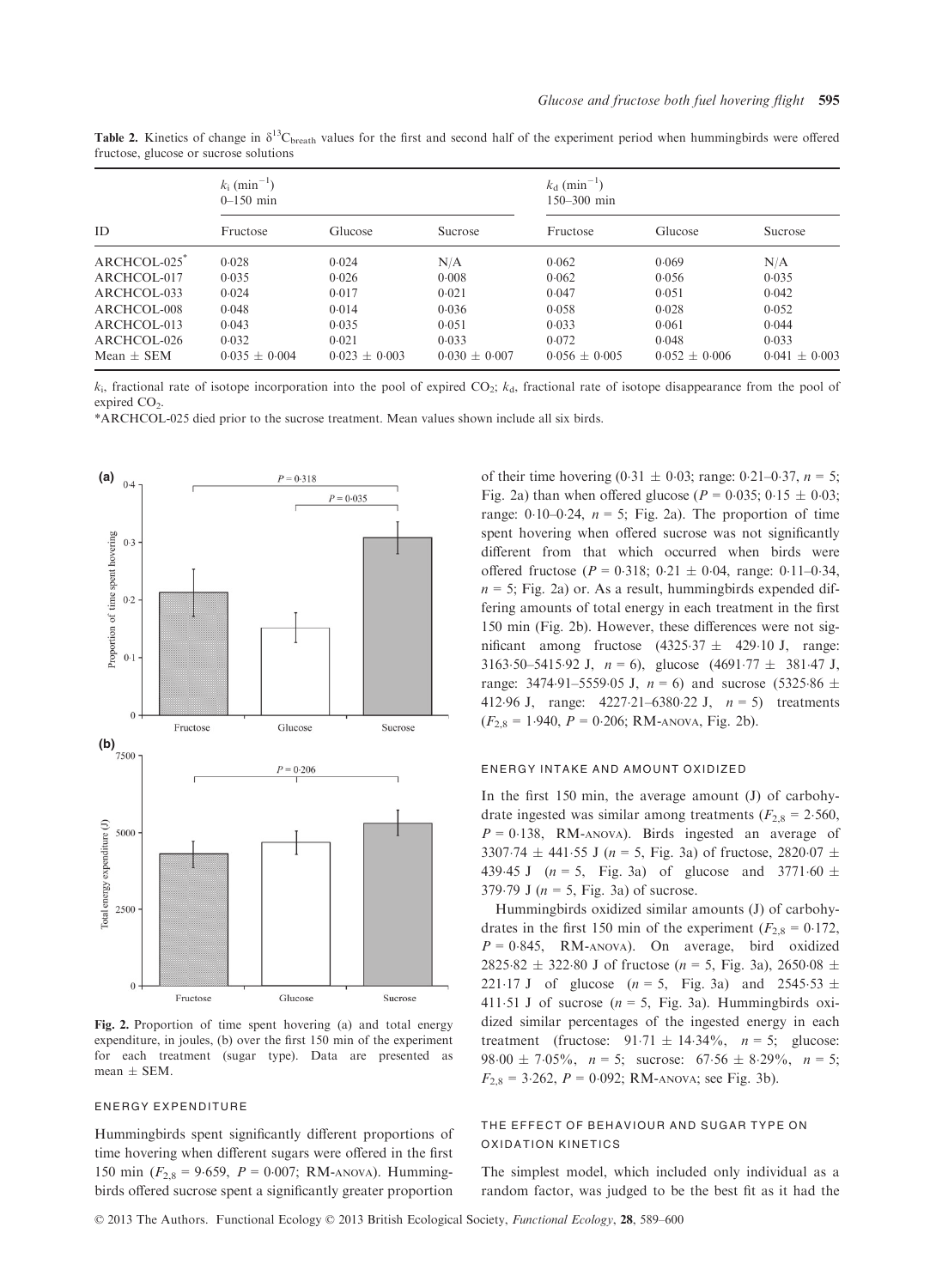

Fig. 3. The cumulative amount of energy ingested and oxidized, in joules, (a) and the percentage of ingested energy that was oxidized (b) during the first 150 min of the experimental period for each treatment (sugar type). This was the period of each trial when the isotopically labelled solution was available to the hummingbirds. Data are presented as mean  $\pm$  SEM.

lowest corrected-Akaike's information criterion score  $(AICc = -60.3)$ . The next best fit model (which included sugar type as a predictor) had an AICc score of  $-52.0$ . The Akaike weight  $(\omega_i)$  for the simplest model was 0.981, indicating a >98% probability that this model was the best fit.

## **Discussion**

# RESPIRATORY QUOTIENTS AND CARBOHYDRATE OXIDATION KINETICS

Consistent with results obtained previously in rufous (Suarez et al. 1990; Welch, Altshuler & Suarez 2007), broad-tailed (Welch et al. 2006) and Anna's hummingbirds (Welch, Altshuler & Suarez 2007), RQ values displayed by ruby-throated hummingbirds during hovering flight rapidly increased for all three treatments from  $c$ . 0.71 to <sup>1</sup>0 as birds transitioned from a fasted to a fed state (Fig. 1a). This indicated that fatty acids were oxidized to provide most of the energy for hovering flight when birds were fasted. Subsequently, when given access to glucose, fructose or sucrose, hummingbirds increased their reliance on carbohydrates as fuel to support their hovering flight metabolism regardless of whether the available exogenous fuel was sucrose or either component monosaccharide.

During the first feeding following the fasting period,  $f_{\text{exo}}$ values were zero, and  $\delta^{13}C_{breath}$  values were similar to the signature of the maintenance diet which indicated hovering metabolism was supported entirely by endogenous fatty acids, regardless of treatment (Fig. 1b). fexo values increased over the first 40 min of feeding and plateaued thereafter. While average  $f_{\text{exo}}$  values for birds offered fructose or glucose were slightly <90% (0.88  $\pm$  0.01 and  $0.81 \pm 0.04$ , respectively), some birds within each treatment did exhibit  $f_{\text{exo}}$  values approximately equal to 100%. Further,  $f_{\text{exo}}$  values did not vary significantly among treatments suggesting ruby-throated hummingbirds possess the capacity to fuel hovering metabolism entirely with newly ingested glucose or fructose, or with some mixture of the two component monsaccharides in the sucrose solution (see Fig. 1b).

The increase in  $f_{\text{exo}}$  values also mirrored the rise in RQ, which indicated the switch to reliance on carbohydrate oxidation to fuel hovering flight was a switch to exogenous fuel sources. RQ values remained near 1.0, despite  $f_{\text{exo}}$  values decreasing to zero when the 'enriched' solutions were replaced with 'unlabelled' solutions in the second half of the experiment. Similar results were obtained with rufous (Welch, Altshuler & Suarez 2007) and Anna's hummingbirds (Welch, Altshuler & Suarez 2007). The findings provide evidence that such physiological capacity of rapidly using only the most recently ingested sugars to fuel hovering flight is most likely common in all small hummingbirds.

Although sucrose solutions contained twice the energetic content per unit volume of the other solutions used in this study, the proportion of hovering metabolism supported by exogenous sucrose did not differ significantly between treatments. Research by Martinez del Rio (1990) and Schondube  $&$  Martínez del Rio (2003) showed that equicaloric sucrose and hexose mixtures of glucose and fructose are processed at equal rates in hummingbird intestine. The tracking of sugar flux from ingestion through to oxidation by flight muscle fibres also suggests no differences in the handling of either glucose or fructose at the level of the digestive tract, or elsewhere in the 'sugar oxidation cascade' (Suarez, Herrera & Welch 2011). The kinetics and extent of reliance on exogenous sugars were not even affected by the energy density of the nectar solution offered, as hummingbirds were able to support their hovering metabolism when feeding on fructose or glucose solutions just as rapidly as they were on a sucrose solution which contained double the energy density. Furthermore, the proportion of ingested energy oxidized was similar regardless of the identity of the sugars ingested.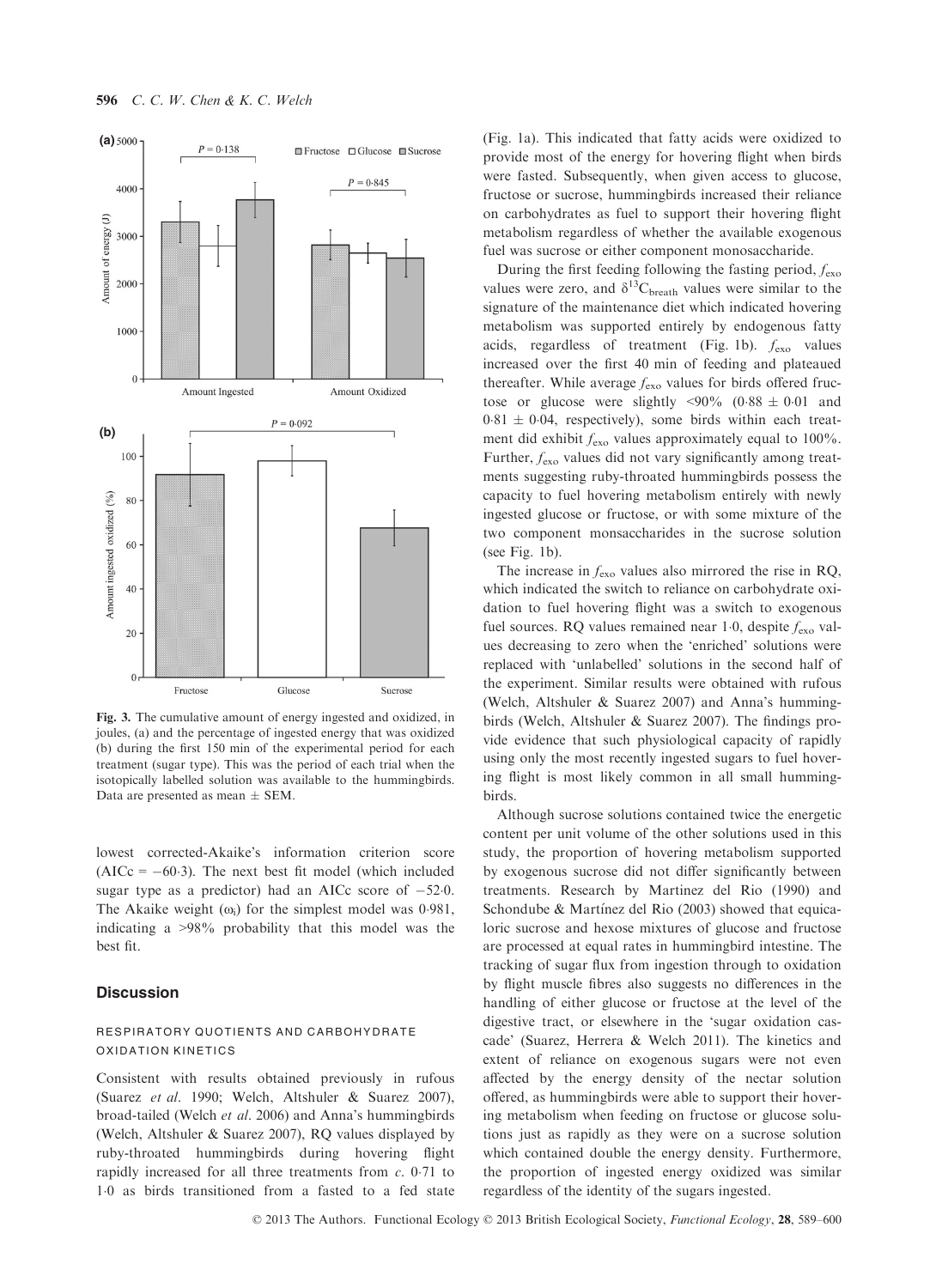In humans, it is thought skeletal muscles possess lower oxidative capacities for fructose relative to glucose and that fructose uptake is limited due to lower transport capacity (Kristiansen et al. 1997) that is reliant on a carrier-mediated transport system that does not involve GLUT4 or GLUT1 (Zierath et al. 1995). Human muscle cells lack the enzyme fructokinase, and because hexokinase, the entry point into glycolysis, has a markedly lower affinity for fructose than for glucose (Voet, Voet & Pratt 2008), it is very unlikely that fructose is directly metabolized in skeletal muscle at substantial rates. During exercise at 60% of  $\dot{V}_{O_2}$  max, the energy in ingested glucose and fructose solutions contribute 15 and 12%, respectively, to energy production in humans (Adopo et al. 1994). It is possible that, as in humans and other mammals, most of the absorbed fructose is rapidly taken up by the liver, converted into glucose, and re-released into circulation before it can be transported to, and oxidized by, active flight muscle fibers. However, the similar flux kinetics for sugars in glucose, fructose, and sucrose solutions suggests that hummingbird flight muscle fibres possess a much greater capacity for the direct oxidation of fructose than is seen in most other vertebrates.

If direct oxidation of fructose by flight muscle fibres does occur at much greater rates in hummingbirds than in other vertebrates there must be enhanced capacities for both the transport of fructose into muscle fibres as well as the use of fructose as a substrate, either directly or indirectly, by glycolysis. No data exist that directly quantify sugar uptake rates by hummingbird muscle fibres. However, it has been shown that hummingbird flight muscles demonstrate a high capacity for glucose phosphorylation to glucose-6-phosphate by the enzyme hexokinase (Suarez et al. 1990 and Suarez, Herrera & Welch 2011). Future studies are needed to determine whether hummingbird muscle fibre hexokinase possesses similar catalytic capacities for the phosphorylation of fructose as well, or if there is even a hexokinase isoform with high affinity for fructose (a fructokinase).

The fractional rates at which exogenous carbohydrates were incorporated into  $(k_i)$ , or disappeared from  $(k_d)$ , the pool of metabolically active subsrates were similar regardless of which sugars were ingested. The fractional rates of appearance and disappearance we observed in rubythroated hummingbirds were similar to previously reported values in other small hummingbirds (Carleton, Bakken & Martínez del Rio 2006; Welch et al. 2006; Welch, Altshuler & Suarez 2007). Voigt & Speakman (2007) found nectarfeeding bats fuelled 82% and 95% of their metabolism with exogenous fructose and glucose respectively and suggested this was reflective of relative reliance on these fuels during energetically expensive flight as well. Interestingly, nectar bats were slower to incorporate newly ingested sugars into the pool of actively metabolized substrates (i.e. exhibited lower  $k_i$  values) when compared to rubythroated, rufous, or Anna's hummingbirds, a difference possibly related to their higher body mass and lower

mass-specific metabolic rate (Voigt & Speakman 2007; Welch & Suarez 2007; Welch, Herrera & Suarez 2008; Suarez, Herrera & Welch 2011).

# BEHAVIOURAL ASPECTS OF THE STUDY

Interestingly, there appeared to be a correspondence between the amount of energy ingested and the amount of exogenous fuel energy oxidized in the first half of the experiment (see Fig. 3a). The amount of carbohydrates ingested (in joules) did not differ significantly among fructose, glucose and sucrose. Hummingbirds oxidized similar total caloric amounts of the fructose, glucose and sucrose they ingested. Consequently, the proportion of ingested carbohydrates that was oxidized (ratio of amount oxidized to amount ingested) also did not differ significantly among treatments. Our findings thus provide additional evidence that hummingbirds are capable of acute control over net energy gain regardless of nectar energy density or sugar composition (Carpenter, Paton & Hixon 1983; Gass, Romich & Suarez 1999).

Previous research has shown that hummingbirds feed more often and spend more time flying if less food energy is available per visit (Wolf & Hainsworth 1977; Gass, Romich & Suarez 1999). However, in this study, hummingbirds spent a significantly greater proportion of their time hovering when offered sucrose, compared to when fructose or glucose were available, despite the fact that the sucrose solution had twice the energetic density of glucose and fructose solutions. There were no significant differences in the total amount of energy expenditure and amount of energy ingested between the three treatments even though hummingbirds spent a greater proportion of their time hovering for sucrose than fructose or glucose. Differences in both perching and hovering metabolic rates among individuals and across trials led to calculation of less variation in energy expenditure among treatment types than is suggested by time budgets.

# IS INDIVIDUAL VARIATION IN SUGAR OXIDATION KINETICS BEHAVIOUR OR PHYSIOLOGY MEDIATED?

The multimodel inference approach indicated that the simplest model (that which included only individual as a random factor) best predicted variation in  $k_i$ .  $\Delta AICc$  values (difference in AICc score between a given model and that with the lowest AICc score) for all other models was > 8, indicating their plausibility was low (Burnham, Anderson & Huyvaert 2011). In addition, the probability that the simplest model was the best fit to the data was >98%, as indicated by relative Akaike weights  $(\omega_i)$ . Taken collectively, this strongly suggests that there is no physiologically based significant difference in the kinetics of incorporation of either fructose or glucose into the pool of actively metabolized substrates. Interestingly, while log-likelihood ratio scores indicated that inclusion of sugar type as a predictor improved the fit of the model to observed data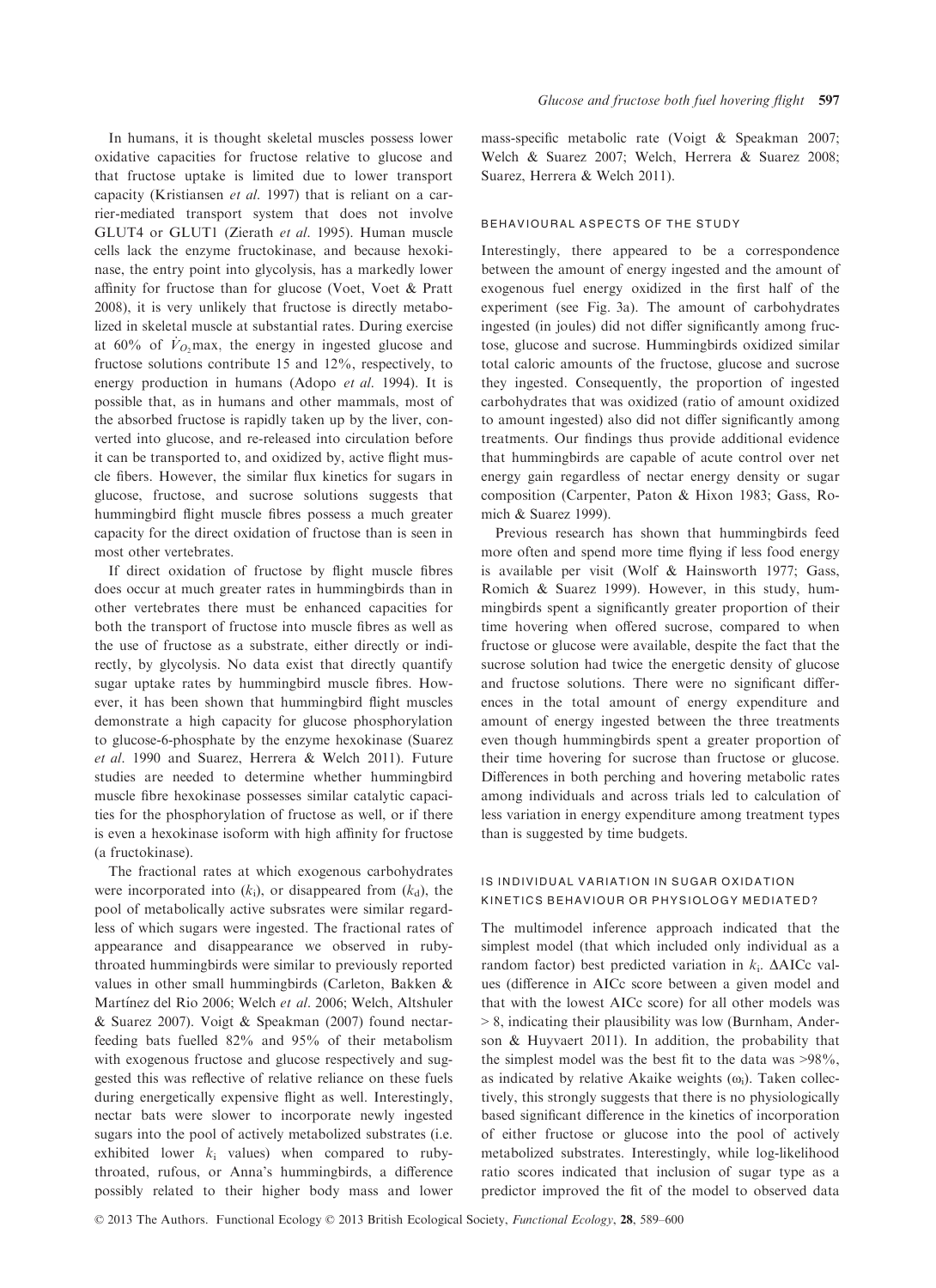$(\gamma^2 = 6.08, P = 0.01)$ , exogenous fructose was, if anything, incorporated into the pool of actively metabolized substrates more rapidly than glucose, a pattern which is opposite that which would be predicted based on an understanding of sugar uptake and oxidation kinetics in most mammalian muscles (Delarue et al. 1993; Zierath et al. 1995; Kristiansen et al. 1997). While there was also evidence of a positive relationship between the rate of energy ingestion over the first 40 min of the trial and the fractional rate of incorporation of exogenous sugars into the pool of actively metabolized substrates, the plausibility of a model which incorporated this behavioural predictor was found to be quite low. Incorporation kinetics were largely similar given the range of ingestion rates observed, suggesting that each individual ingested nectar at a rate sufficient to permit rapid and complete switching to reliance on exogenous fuels.

#### EVOLUTIONARY AND ECOLOGICAL IMPLICATIONS

The ability of fasted hummingbirds to initially rely predominantly on fatty acids to fuel hovering flight is one they have in common with most other birds. Fatty acids are a principle fuel source during long distance migratory flights in both hummingbirds (Carpenter et al., 1993) and other species (Jenni & Jenni-Eiermann 1998; Guglielmo 2010). This specialization on fatty acids as a fuel source is hypothesized to be advantageous because it is the most energetically dense form of fuel storage (Jenni & Jenni-Eiermann 1998; Guglielmo 2010). The mass-saving advantages of deposition of energetically dense fat, as opposed to glycogen, are clear for small-bodied, hovering hummingbirds more so than for any other, larger, avian species. Thus, it is not surprising that hummingbirds can fuel flight exclusively with fat not only during longdistance migratory flights, but also during shorter fasting periods and prior to commencing foraging in the morning (Suarez et al. 1990).

Migrating birds also appear to rely to a variable extent on oxidation of amino acid oxidation to fuel flight (Jenni & Jenni-Eiermann 1998; Guglielmo 2010; Gerson & Guglielmo 2011), and this includes hummingbirds (Carpenter et al., 1993). However, the minimal daily nitrogen requirements of hummingbirds (López-Calleja, Fernández & Bozinovic, 2003) and the fact that they display RQ values near 0.7 following an overnight fast (Suarez et al. 1990; Welch & Suarez 2007; Welch, Herrera & Suarez 2008; this study) suggest that oxidation of amino acids play no substantial part in the fueling of day-to-day activities, including hovering flight.

In general, non-nectarivorous birds show a predisposition towards oxidation of fatty acids to fuel even nonmigratory flight. Most studies employing respirometry on birds flying in wind tunnels have reported respiratory quotient values of between 07 and 08, indicative of a reliance primarily on fatty acid oxidation (e.g. Tucker 1968, 1972; Torre-Bueno & Larochelle 1978; Hudson & Bernstein 1983; Ward et al. 2001; Bundle, Hansen & Dial 2007). There are fewer studies employing isotopic tracking to uncover the source of oxidative fuels in birds, particularly during flight. However, in one such study, Hatch, Pinshow & Speakman (2002) demonstrate that pigeons fasted as little as two hours displayed breath isotopic signatures immediately following flight which suggested that fatty acid oxidation accounted for the majority of oxidized fuels. Birds flown immediately following feeding displayed breath stable isotopic signatures at rest which suggested a roughly equal reliance on carbohydrates and fatty acids to fuel metabolism (Hatch, Pinshow & Speakman 2002). Because samples were obtained from resting/recovering but not currently flying birds it is not certain that carbohydrate oxidation contributes significantly to flight metabolism even in this study.

Hummingbirds appear unique among the birds thus far studied in their ability to rely exclusively on either glucose or fructose to fuel flight. We are unaware of any studies which examine the relative use of fructose as a fuel during flight in any other avian taxa. Because most birds seem not to rely on carbohydrates to fuel flight in general we suspect their ability to rely on fructose specifically is also limited.

The unusual capacity to rapidly and completely rely on newly ingested sugar to fuel foraging behaviour is undoubtedly related to the specialized dietary ecology of hummingbirds. Almost all birds for which fuel use during flight have been investigated are granivorous or insectivorous/carnivorous. Even generalist species (e.g. pigeon) do not typically ingest large quantities of simple sugars. None possesses a diet especially rich in fructose. However, little is known about patterns of fuel use during flight in avian frugivores and other nectarivores. Such species, like hummingbirds, take in a diet rich in simple sugars and, notably, fructose. The fuel use strategy of foraging nectar bats has, like their dietary ecology, converged with that of hummingbirds (Voigt & Speakman 2007; Welch, Herrera & Suarez 2008; Suarez, Herrera & Welch 2011). It thus seems possible that fuel use strategies during flight in avian frugivores and nectarivores may be quite similar to that of hummingbirds, including an ability to rely directly on ingested fructose.

The mean residence time of a carbon molecule within the pool of actively metabolized substrates can be determined by calculating the inverse of  $k$ . Based on  $k_d$  values, which are calculated during the period when hummingbirds are steadily relying on hexoses to fuel behaviour, recently ingested carbon atom remained in the pool of actively metabolized substrates for roughly 20 min on average (fructose:  $19.2 \pm 2.4$  min; glucose:  $20.8 \pm 3.1$  min; sucrose:  $24.9 \pm 2.0$  min; Table 2). This number is striking given that the feeding frequency was roughly set to once every 15 min (based on when the feeder was made accessible to the bird). Interestingly, data from rufous and Anna's hummingbirds examined in a 2007 study by Welch and Suarez show a similar congruence between carbon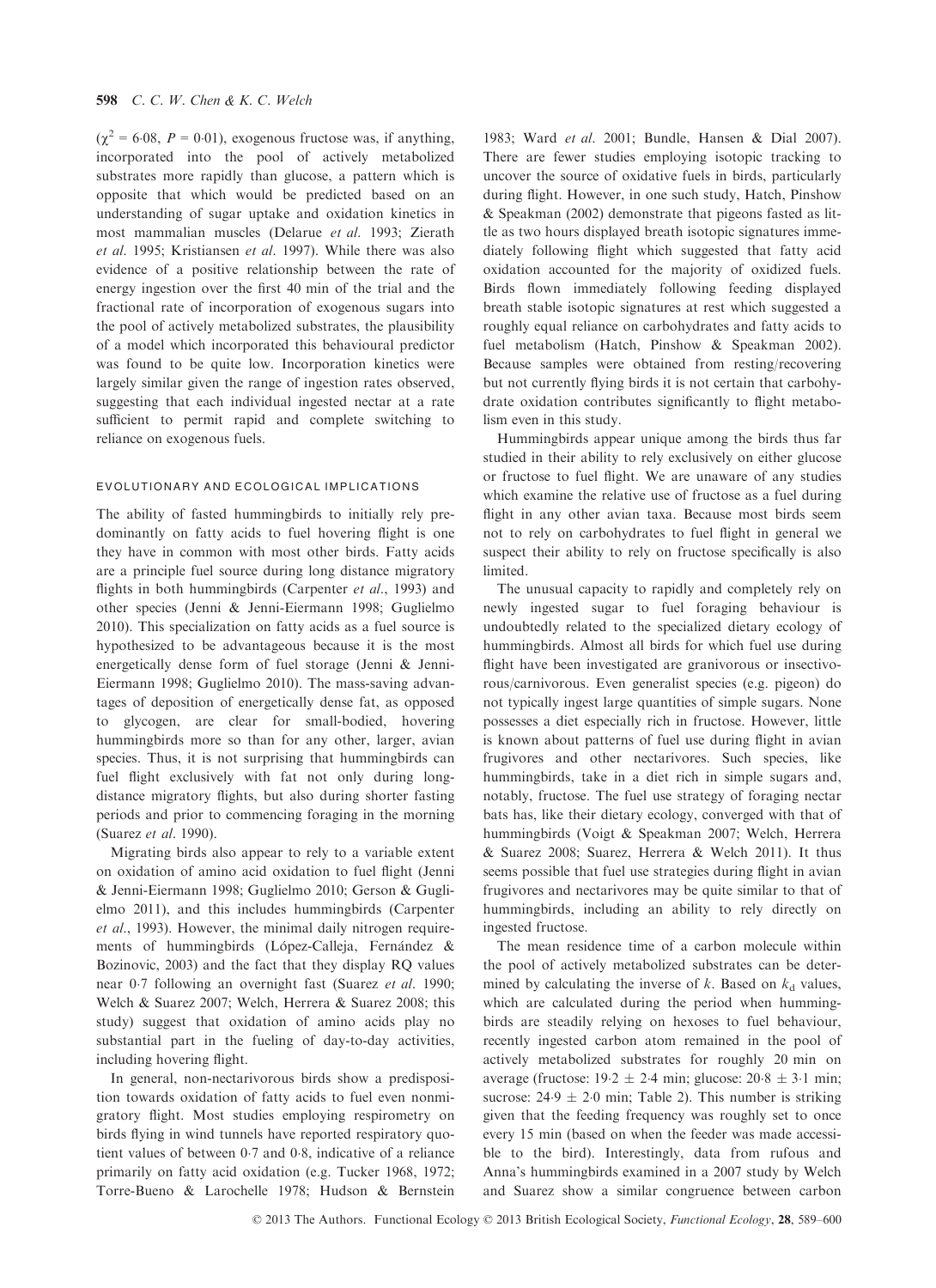atom turnover and foraging frequency. In this study, carbon atoms derived from ingested sucrose remained in the pool of actively metabolized substrates for an average of  $9.7 \pm 1.4$  and  $17.6 \pm 0.6$  min in rufous and Anna's hummingbirds, respectively (Welch & Suarez 2007). In this study, feeding bouts occurred, on average, once every  $10.0 \pm 1.8$  and  $9.4 \pm 1.3$  min by rufous and Anna's hummingbirds, respectively (Welch & Suarez 2007). The correlation of carbon atom residence time and foraging bout frequency suggests a behavioural strategy for maximizing net energetic yield. Hummingbirds appear to behave as 'carbohydrate maximizers' during foraging (Suarez et al. 1990). By limiting delays between foraging bouts to periods less than or equal to the average residence time of a carbon atom in the pool of actively metabolized substrates, hummingbirds ensure that the newly ingested hexoses remain sufficiently available to active tissues so as to ensure complete reliance on carbohydrates and sparing of lipid reserves. This strategy ensures both that the birds do not pay a 16% energetic tax associated with oxidation of lipids synthesized from ingested sugars and that they thus achieve optimal rates of lipid deposition (Suarez et al. 1990; Suarez, Herrera & Welch 2011), the latter most apparent in the rufous hummingbirds which were, at the time of the experiment, in a pre-migratory phase.

Remarkably, this study shows that the benefits of this fuel use strategy are likely realized regardless of which component hexose is considered. Because ruby-throated hummingbirds apparently show just as much capacity to rely on newly ingested fructose as they do glucose, the advantages of using newly ingested sugar to fuel foraging are realized across the entirety of each ingested nectar meal. This suggests that the remarkable suite of functional enhancements that enable the rapid uptake, distribution and oxidation of newly ingested sugar termed the 'sugar oxidation cascade' (Suarez, Herrera & Welch 2011) may also involve fundamental differences in the handling of fructose at the level of active muscle tissue.

#### Acknowledgements

Thanks to Dr. Stephen Reid and Dr. Rudy Boonstra for their advice and suggestions. We would also like to thank Drs. Marc Cadotte, J. Wilson White, and Mahinda Samarkoon for their input and help in the statistical portion of this study. Many thanks to Dean Koucoulas for his help on building the circuitry required for the infrared detector. Thanks to Kimberlee Sparks and the rest of the Cornell Isotope Laboratory Staff for their help on analyzing our gas and liquid samples. Thanks to our research assistants, Hiba Rashid and Wana Shaswary, for their help on the video analyses required for the time energy budgets. Funding for this research was provided by a Natural Sciences and Engineering Research Council of Canada (NSERC) Discovery Grant (#386466), a Canada Foundation for Innovation (CFI) Leaders Opportunity Fund grant (#25326), and an Ontario Research Fund, Research Infrastructure grant (#25326) to KCW.

Adopo, E., Peronnet, F., Massicotte, D., Brisson, G.R. & Hillaire-Marcel,

#### **References**

Glucose and fructose both fuel hovering flight 599

- Baker, H.G., Baker, I. & Hodges, S.A. (1998) Sugar composition of nectars and fruits consumed by birds and bats in the tropics and subtropics. Biotropica, 30, 559–586. Bartholomew, G.A. & Lighton, J.R. (1986) Oxygen consumption during
- hover-feeding in free-ranging Anna hummingbirds. Journal of Experimental Biology, 123, 191–199.
- Bates, D., Maechler, M. & Bolker, B. (2012). lme4: Linear mixed-effects models using S4 classes. R package version 0.999375-37. http://cran. r-project.org/web/packages/lme4/
- Brice, A.T. & Grau, C.R. (1991) Protein requirements of Costa's hummingbirds, Calypte costae. Physiological Zoology, 64, 611–626.
- Brouwer, E. (1957) On simple formulae for calculating the heat expenditure and the quantities of carbohydrate and fat oxidized in metabolism of men and animals, from gaseous exchange (oxygen intake and carbonic acid output) and Urine-N. Acta Physiologica et Pharmacologica Neerlandica, **6**, 795–802.
- Bundle, M.W., Hansen, K.S. & Dial, K.P. (2007) Does the metabolic rateflight speed relationship vary among geometrically similar birds of different mass? Journal of Experimental Biology, 210, 1075–1083.
- Burnham, K.P. & Anderson, D.R. (2002) Model Selection and Multimodel Inference: A Practical Information-Theoretic Approach, 2nd edn. Springer-Verlag, New York, NY.
- Burnham, K.P., Anderson, D.R. & Huyvaert, K.P. (2011) AIC model selection and multimodel inference in behavioral ecology: some background, observations, and comparisons. Behavioral Ecology and Sociobiology, 65, 23–35.
- Carleton, S.A., Bakken, B.H. & Martínez del Rio, C. (2006) Metabolic substrate use and the turnover of endogenous energy reserves in broadtailed hummingbirds (Selasphorus platycercus). Journal of Experimental Biology, 209, 2622–2627.
- Carleton, S.A. & Martínez del Rio, C. (2005) The effect of cold-induced increased metabolic rate on the rate of C-13 and N-15 incorporation in house sparrows (Passer domesticus). Oecologia, 144, 226–232.
- Carpenter, F.L., Paton, D.C. & Hixon, M.A. (1983) Weight gain and adjustment of feeding territory size in migrant hummingbirds. The Proceedings of the National Academy of Sciences USA, 80, 7259–7263.
- Carpenter, F.L., Hixon, M.A., Beuchat, C.A., Russell, R.W. & Paton, D.C. (1993) Biphasic mass gain in migrant hummingbirds: body composition changes, torpor, and ecological significance. Ecology, 74, 1173–1182.
- Clark, C.J. & Dudley, R. (2010) Hovering and forward flight energetics in Anna's and Allen's hummingbirds. Physiological and Biochemical Zoology, 83, 654–662.
- Delarue, J., Normand, S., Pachiaudi, C., Beylot, M., Lamisse, F. & Riou, J.P. (1993) The contribution of naturally labelled  $^{13}$ C fructose to glucose appearance in humans. Diabetologia, 36, 338–345.
- Fleming, P.A., Hartman Bakken, B., Lotz, C.N. & Nicolson, S.W. (2004) Concentration and temperature effects on sugar intake and preferences in a sunbird and a hummingbird. Functional Ecology, 18, 223–232.
- Gass, C.L., Romich, M.T. & Suarez, R.K. (1999) Energetics of hummingbird foraging at low ambient temperature. Canadian Journal of Zoology, 77, 314–320.
- Gerson, A.R. & Guglielmo, C.G. (2011) Flight at low ambient humidity increases protein catabolism in migratory birds. Science, 333, 1434– 1436.
- Goldstein, D.L. (1988) Estimates of daily energy expenditure in birds: The time energy budget as an integrator of laboratory and field studies. American Zoologist, 28, 829–844.
- Guglielmo, C.G. (2010) Move that fatty acid: fuel selection and transport in migratory birds and bats. Integrative and Comparative Biology, 50, 336–345.
- Hainsworth, F.R. (1973) On the tongue of a hummingbird: its role in the rate and energetics of feeding. Comparative Biochemistry and Physiology - Part A: Molecular & Integrative Physiology, 46, 65-78.
- Hainsworth, F.R. & Wolf, L.L. (1976) Nectar characteristics and food selection by hummingbirds. Oecologia, 25, 101-113.
- Hatch, K.A., Pinshow, B. & Speakman, J.R. (2002) The analysis of  ${}^{13}C/{}^{12}C$ ratios in exhaled CO2: its advantage and potential application to field research to infer diet, changes in diet over time, and substrate metabolism in birds. Integrative and Comparative Biology, 42, 21–33.
- Hudson, D.M. & Bernstein, M.H. (1983) Gas exchange and energy cost of flight in the white-necked raven, Corvus cryptoleucus. Journal of Experimental Biology, 103, 121–130.
- C. (1994) Respective oxidation of exogenous glucose and fructose given Jenni, L. & Jenni-Eiermann, S. (1998) Fuel supply and metabolic constraints in migrating birds. Journal of Avian Biology, 29, 521–528.